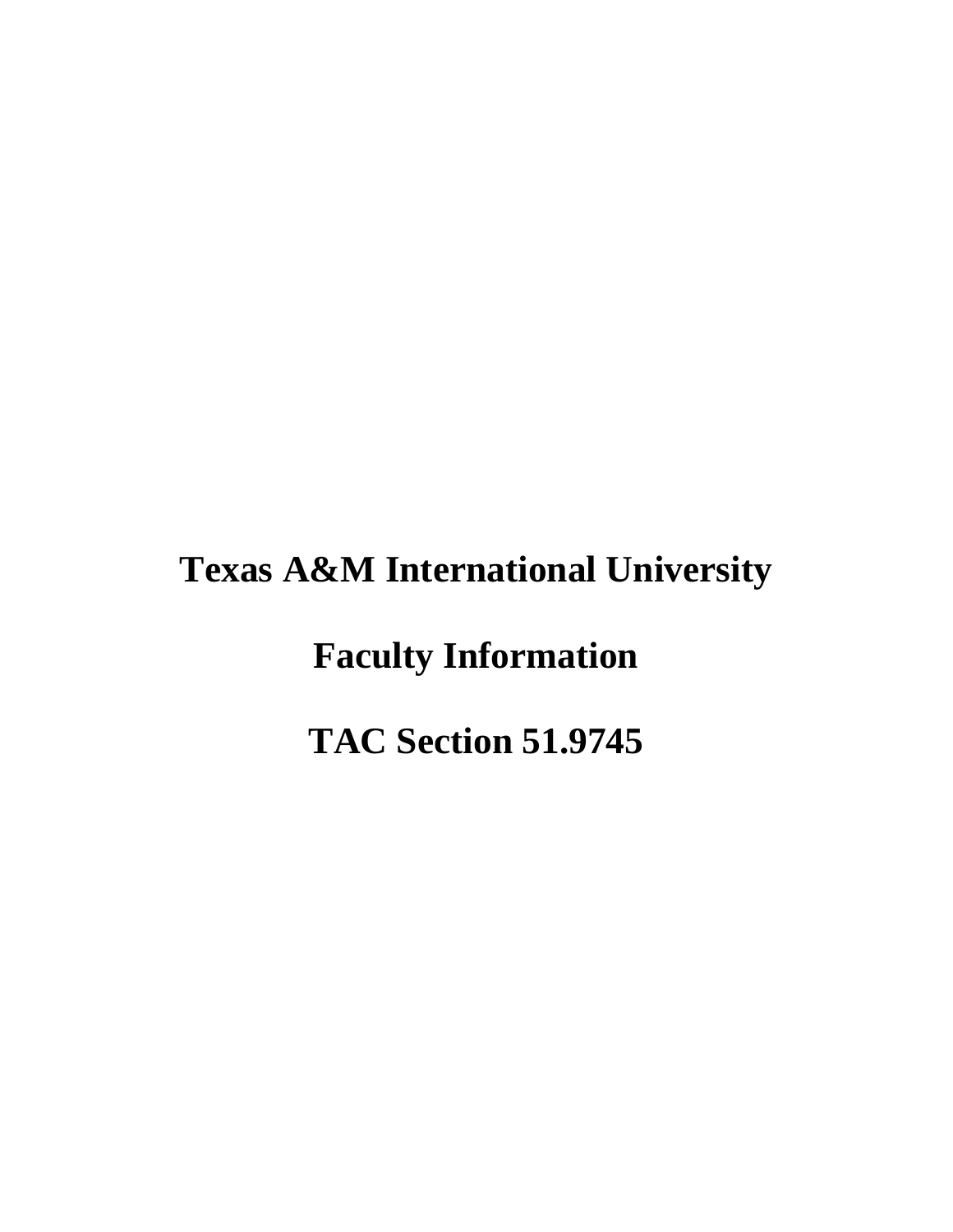### **Faculty Information**

#### **Student/Faculty Ratio**

#### **34. Full-time student equivalents (FTSE) divided by full-time equivalent (FTE) faculty.**

|                        | <b>Fall 2000</b> |     | <b>Fall 2012</b> |                                                        | <b>Fall 2013</b> |      | % Change<br><b>Fall 2000 to</b> |     |      |                  |
|------------------------|------------------|-----|------------------|--------------------------------------------------------|------------------|------|---------------------------------|-----|------|------------------|
|                        |                  |     |                  | <b>FTSE FTFE Ratio FTSE FTFE Ratio FTSE FTFE Ratio</b> |                  |      |                                 |     |      | <b>Fall 2013</b> |
| <b>FTSE/FTFE Ratio</b> | .953             | 142 | 14:1             | 4.832                                                  | 210              | 23:1 | 5.020                           | 224 | 22:1 | 63.4%            |

|                                                                     | <b>Tenured/Tenure-Track FTE Faculty</b> |                  |                  |                                                            |
|---------------------------------------------------------------------|-----------------------------------------|------------------|------------------|------------------------------------------------------------|
|                                                                     | <b>Fall 2000</b>                        | <b>Fall 2012</b> | <b>Fall 2013</b> | Point<br>Change<br><b>Fall 2000 to</b><br><b>Fall 2013</b> |
| 36. Percent of FTE teaching faculty who are<br>tenured/tenure-track | 74.3%                                   | 59.7%            | 55.1%            | $-19.2$                                                    |

| <b>Faculty Rank</b>          |                               |                         |                   |                                      |                                      |                  |  |  |
|------------------------------|-------------------------------|-------------------------|-------------------|--------------------------------------|--------------------------------------|------------------|--|--|
|                              | Teaching<br><b>Assistants</b> | Other<br><b>Faculty</b> | <b>Instructor</b> | <b>Assistant</b><br><b>Professor</b> | <b>Associate</b><br><b>Professor</b> | <b>Professor</b> |  |  |
| 40. Faculty Rank (Fall 2013) |                               |                         |                   |                                      |                                      |                  |  |  |
| <b>Faculty Ethnicity</b>     |                               |                         |                   |                                      |                                      |                  |  |  |
| Total*                       | 10                            | 191                     |                   | 55                                   | 53                                   | 28               |  |  |
| White                        |                               | 44                      |                   | 22                                   | 26                                   | 15               |  |  |
| African American             |                               | 8                       |                   |                                      |                                      | 0                |  |  |
| Hispanic                     |                               | 116                     |                   | 10                                   |                                      | 8                |  |  |
| Asian                        |                               | 5                       |                   |                                      |                                      | 3                |  |  |
| International                |                               | 12                      |                   | 18                                   |                                      |                  |  |  |
| Other                        |                               | 6                       | 0                 | ົ                                    |                                      | 0                |  |  |
| <b>Faculty Gender</b>        |                               |                         |                   |                                      |                                      |                  |  |  |
| Male                         |                               | 92                      |                   | 27                                   | 32                                   | 22               |  |  |
| Female                       | հ                             | 99                      |                   | 28                                   | 21                                   | 6                |  |  |

\*Hispanic faculty members, except international ones, are counted as Hispanic. Faculty who are "Multi-Racial one of which is African American" are included with the African American faculty. Asian includes Asian, Hawaiian, and Pacific Islanders. "Other" includes American Indian, Alaskan Native, Unknown, and two or more races, excluding African American. International faculty are shown as a separate category.

#### **Faculty Salary by Rank**

|                                | <b>FY 2002</b> | FY 2012  | FY 2013  | % Change<br>FY 2002 to<br>FY 2013 | <b>National</b><br>Average<br>(FY 2013) | % National<br>Average |
|--------------------------------|----------------|----------|----------|-----------------------------------|-----------------------------------------|-----------------------|
| 41. Faculty Salary Comparisons |                |          |          |                                   |                                         |                       |
| Professor                      | \$73.123       | \$93.362 | \$94.246 | 28.9%                             | \$107.831                               | 87%                   |
| Associate Professor            | \$55,791       | \$69.886 | \$74.244 | 33.1%                             | \$76.921                                | 97%                   |
| Assistant Professor            | \$47.286       | \$64.684 | \$67.425 | 42.6%                             | \$64.952                                | 104%                  |
| Instructor                     |                | \$0      | \$0      | N/A                               | \$45.057                                | 0%                    |

#### **Appropriated Funds per FTE Faculty**

| 54. State appropriations divided by full-time equivalent students and annual full-time equivalent teaching faculty. |           |          |           |                                   |  |  |  |  |
|---------------------------------------------------------------------------------------------------------------------|-----------|----------|-----------|-----------------------------------|--|--|--|--|
|                                                                                                                     | FY 2001   | FY 2013  | FY 2014   | % Change<br>FY 2001 to<br>FY 2014 |  |  |  |  |
| Appropriated funds per FTE faculty                                                                                  | \$113.161 | \$78.861 | \$102.805 | $-9.2\%$                          |  |  |  |  |

#### **Total Revenue per FTE Teaching Faculty**

|                                      | FY 2000   | FY 2013   | FY 2014   | % Change<br>FY 2000 to<br>FY 2014 |
|--------------------------------------|-----------|-----------|-----------|-----------------------------------|
| 57. Total revenue<br>Per FTE faculty | \$155,965 | \$232,909 | \$232.040 | 48.8%                             |

**Federal and Private Research**